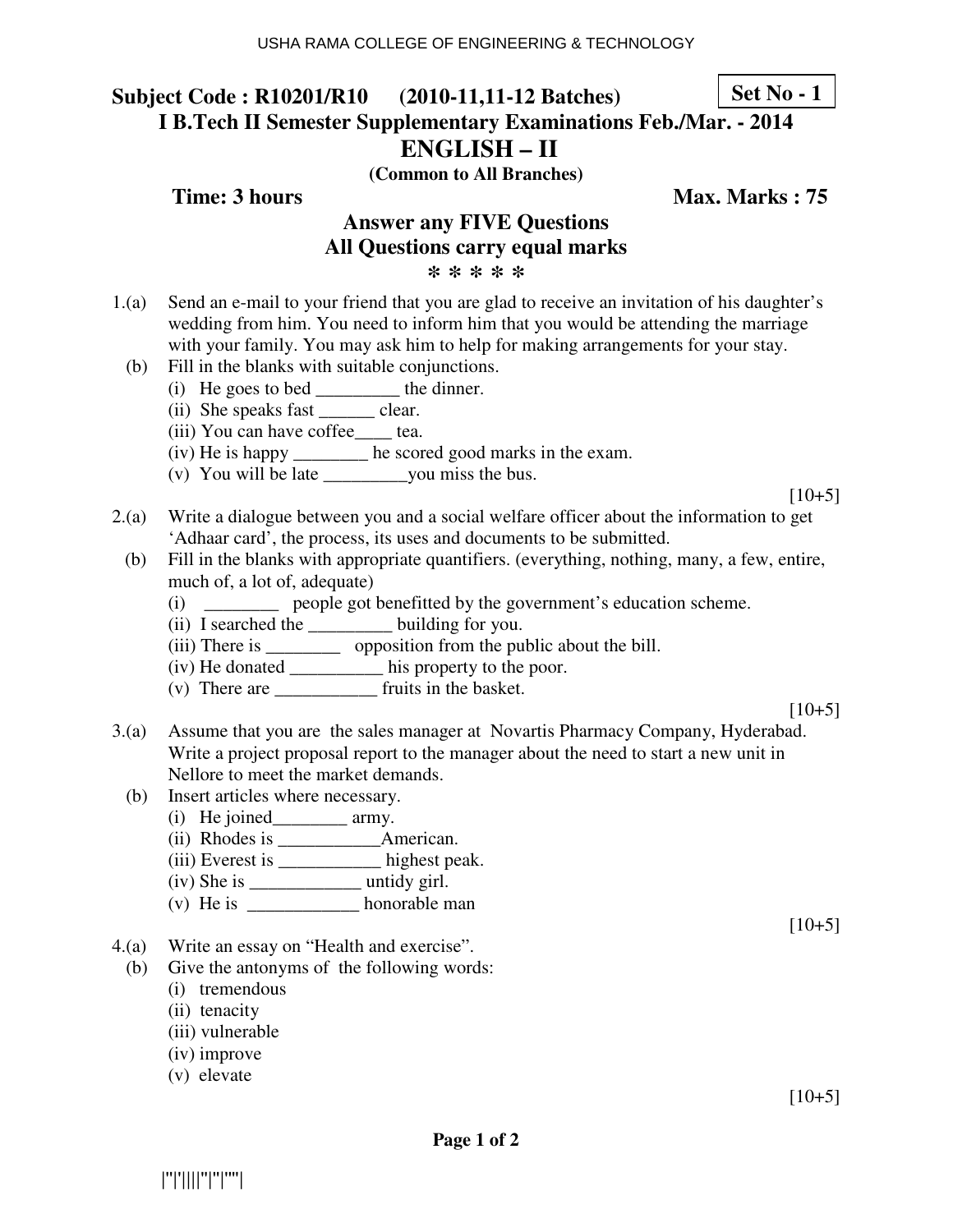# **Subject Code : R10201/R10 (2010-11,11-12 Batches)**

- 5.(a) Make a presentation to your classmates on the tour program you have decided to go on with the help of a PPT of about 6 to 8 slides. Give all the details of the planned program.
	- (b) Fill in the blanks with correct prepositions
		- (i) The book is  $\frac{1}{\sqrt{1-\frac{1}{\sqrt{1-\frac{1}{\sqrt{1-\frac{1}{\sqrt{1-\frac{1}{\sqrt{1-\frac{1}{\sqrt{1-\frac{1}{\sqrt{1-\frac{1}{\sqrt{1-\frac{1}{\sqrt{1-\frac{1}{\sqrt{1-\frac{1}{\sqrt{1-\frac{1}{\sqrt{1-\frac{1}{\sqrt{1-\frac{1}{\sqrt{1-\frac{1}{\sqrt{1-\frac{1}{\sqrt{1-\frac{1}{\sqrt{1-\frac{1}{\sqrt{1-\frac{1}{\sqrt{1-\frac{1}{\sqrt{1-\frac{1}{\sqrt{1-\frac{1}{\sqrt{1-\frac{1}{\$
		- (ii) The cat jumped \_\_\_\_\_\_\_\_ the well.
		- (iii) He can swim\_\_\_\_\_\_\_\_\_ the river.
		- (iv) The girl sat\_\_\_\_\_\_\_ the cottage door.
		- (v) He goes to the college\_\_\_\_\_\_\_ foot
- $[10+5]$ 6.(a) Discuss with your neighbors on planting the trees around your colony. Write it in the form of a dialogue.
	- (b) Punctuate the following.
		- (i) please go away shouted the boss
		- (ii) can i have a drink asked rahul
		- (iii) i want food water and money
		- (iv) to err is human to forgive is divine
		- (v) could you close the window please
- 7.(a) Discuss the importance of' Stress Management' at work place.
- (b) Write the synonyms of the following words:
	- (i) priority
	- (ii) vulnerable
	- (iii) froth
	- (iv) harassment
	- (v) controversy

 $[10+5]$ 

 $[10+5]$ 

8.(a) Write a letter to your grandfather asking about his health. You can also enquire about your childhood friends and other relatives and acquaintances of yours who live in the village

**Page 2 of 2** 

(b) Match the following:

| (i) Epitome         | quantifier |
|---------------------|------------|
| (ii) Team work      | flood      |
| (iii) Great deal of | essence    |
| (iv) Rejoice        | project    |
| (v) Inundation      | joy        |

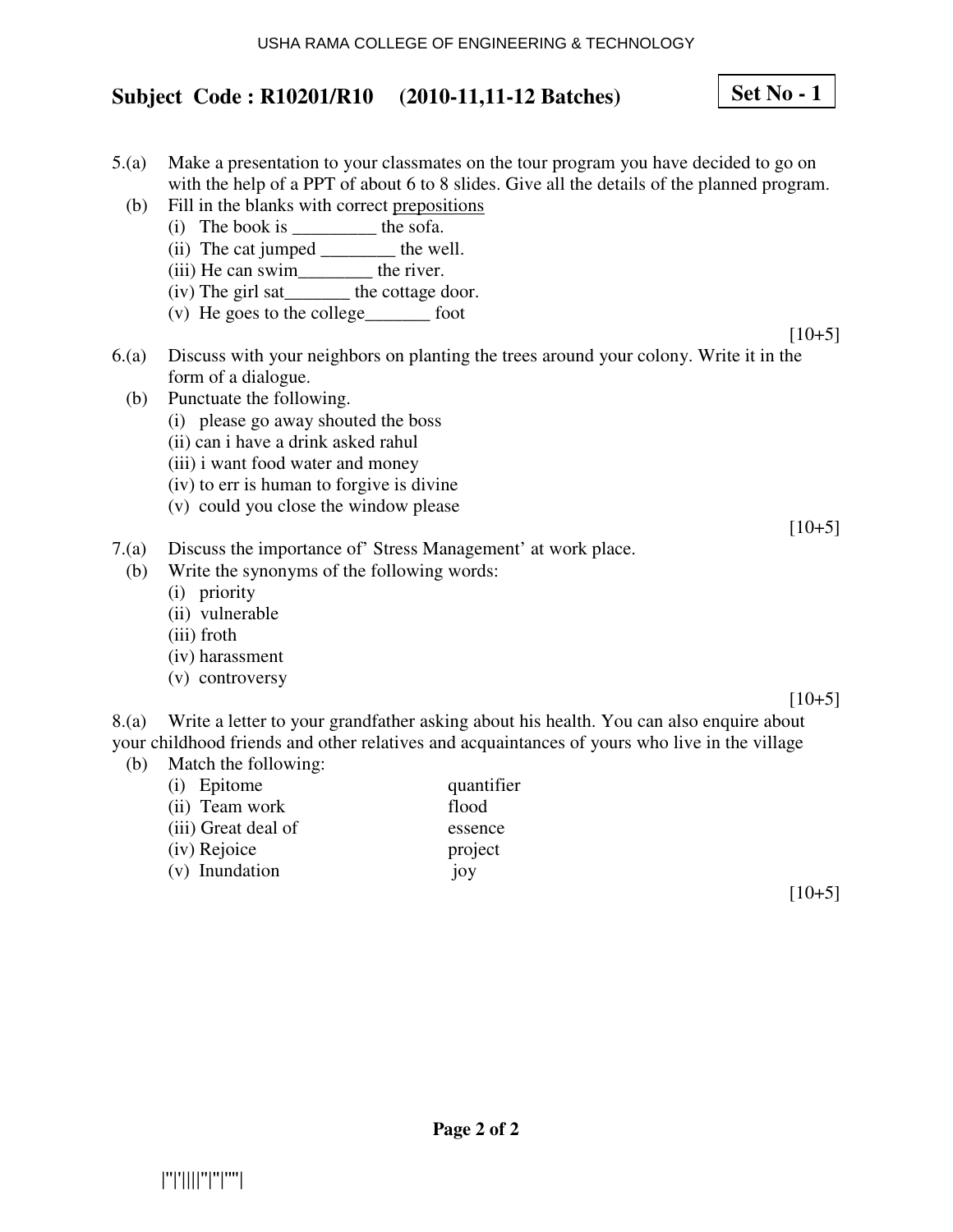#### **Subject Code: R10201/R10 (2010-11, 11-12 Batches) I B.Tech II Semester Supplementary Examinations Feb./Mar. - 2014 ENGLISH – II Set No - 2**

**(Common to All Branches)**

**Time: 3 hours** Max. Marks : 75

### **Answer any FIVE Questions All Questions carry equal marks \* \* \* \* \***

- 1.(a) Write an e-mail to your customers, as sales manager informing them about the new products and incentives offered to loyal customers by your company, Alleys Cosmetics Ltd.
	- (b) Fill in the blanks with suitable conjunctions.
		- (i) What do you like to have, tea \_\_\_\_\_\_\_ coffee?
		- (ii) It is between you \_\_\_\_\_\_\_\_\_\_\_\_ me.
		- (iii) We rushed to the platform \_\_\_\_\_\_\_\_\_\_\_ the train arrived.
		- (iv) I will not go out \_\_\_\_\_\_\_\_\_\_ it rains.
		- (v) He is clever  $\qquad \qquad$  lazy.

 $[10+5]$ 

- 2.(a) Your friend didn't return the notebook s/he borrowed from you last week. You need it as you need to prepare for the exams. But your friend is not sure where s/he left the notebook. Write a dialogue between you and your friend.
	- (b) Supply the quantifiers.(entire, enough, more, a lot of, many, little, no, great, almost)
		- (i) I want \_\_\_\_\_\_\_\_\_\_\_ money to study abroad.
		- (ii) It is  $\frac{1}{\sqrt{1}} \frac{1}{\tan^2 t}$  want any more!
		- (iii) I have \_\_\_\_\_\_\_\_\_ respect for you.
		- (iv) There is \_\_\_\_\_\_\_\_ place in the bag.
		- (v) The \_\_\_\_\_\_\_\_\_\_ place is infected.

 $[10+5]$ 

- 3.(a) You are the sales manager of Seasons food products, Tambaram, Chennai. Submit a report to the Managing Director about the decline of sales along with reasons.
	- (b) Fill in the blanks with articles wherever necessary.
		- (i) He is \_\_\_\_\_\_\_\_ university student.
		- (ii) He lent me \_\_\_\_\_\_\_ book
		- $(iii)$  Do you see  $\_\_\_\_\_$ blue sky.
		- (iv) It is \_\_\_\_\_\_\_\_ historical novel.
		- (v) I met him \_\_\_\_\_\_\_ year ago.

4.(a) Write an essay on' Indian traditions and culture".

- (b) Give the synonyms of the following words.
	- (i) renounce (ii) froth (iv) negate
		- (v) humble

(iii) conviction

 $[10+5]$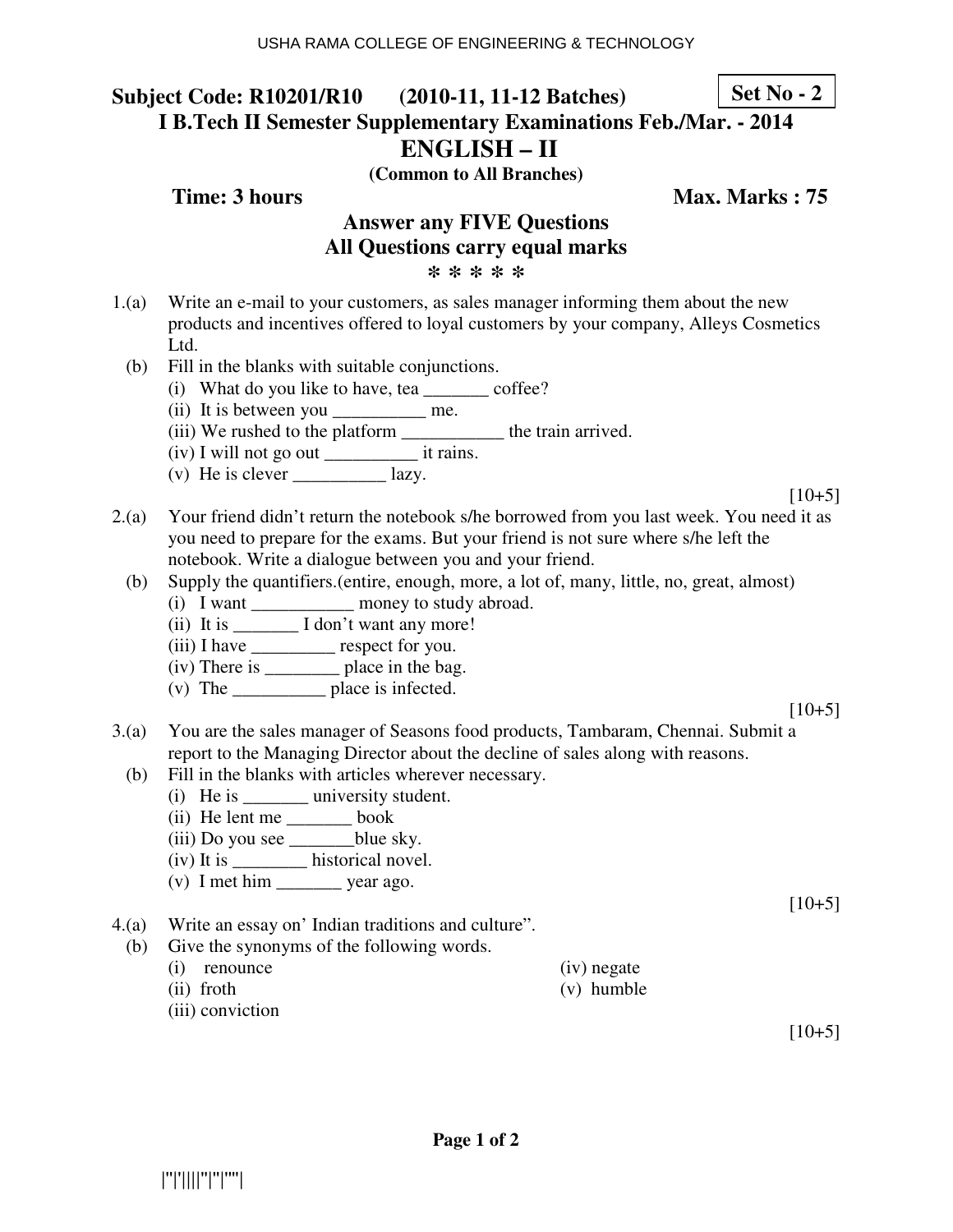# **Subject Code: R10201/R10 (2010-11,11-12 Batches)**

# **Set No - 2**

- 5.(a) Give the details of a seminar that was held in your department making a PPT of about 6 to 8 slides to the college committee members highlighting the outcomes, participants, and financials.
	- (b) Fill in the blanks with correct prepositions.
		- (i) He lives \_\_\_\_\_\_\_\_\_ Peter's street.
		- (ii) She got \_\_\_\_\_\_\_\_\_\_ the train
		- (iii) He is \_\_\_\_\_\_\_\_\_\_\_ the laboratory.
		- (iv) He wrote \_\_\_\_\_\_\_\_\_ ink.
		- (v) The enemy's captain was killed \_\_\_\_\_\_\_ a soldier.

 $[10+5]$ 

- 6.(a) Write a telephonic conversation between you and your mother, asking your mother about the recipe of your favorite food item as you want to make it for your friends that night.
	- (b) Punctuate the following.
		- (i) i bought fruits vegetables and nuts said sheela to her mother.
		- (ii) some are born great some achieve greatness.
		- (iii) how are you asked my manager
		- (iv) she said she will come as soon as she finishes her work
		- (v) damn it said the engineer as the whole bridge is in a collapsing state

 $[10+5]$ 

- 7.(a) What are the advantages of good communication and transparency while working in a team?
	- (b) Write antonyms of the following words:
		- (i) inevitable
		- (ii) orthodox
		- (iii) straight
		- (iv) reduce
		- (v) essential

 $[10+5]$ 

8.(a) Write a letter to Samson's Transport Company, Hyderabad about the loss of goods transported from their company to your company. You have to claim replacement for the damaged goods.

| (b) | Match the following   |               |
|-----|-----------------------|---------------|
|     | $(i)$ A good book is  | good opinion  |
|     | (ii) In good books of | contention    |
|     | (iii) Précis          | problem       |
|     | (iv) Dilemma          | summary       |
|     | (v) Rivalry           | a good friend |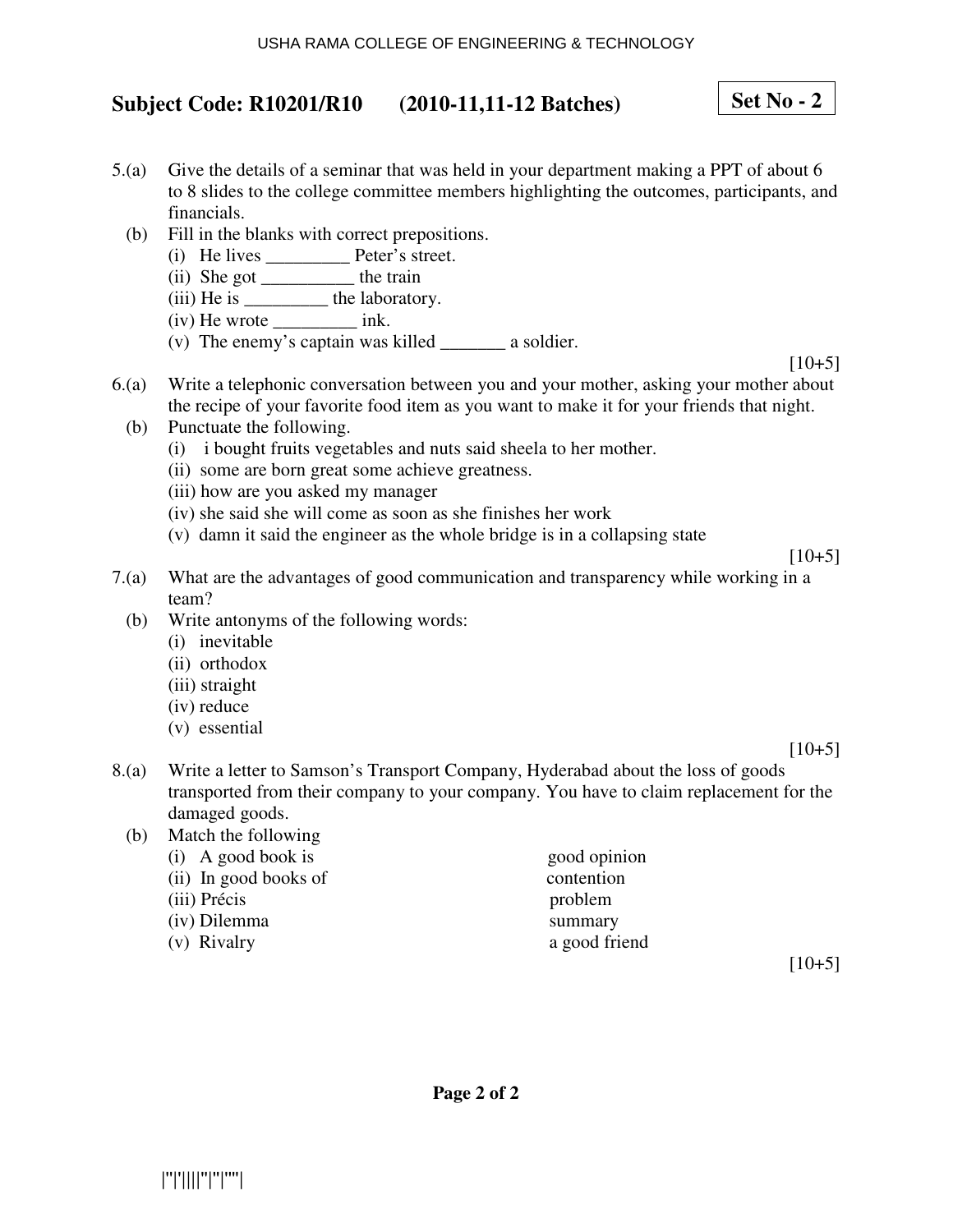### **Subject Code: R10201/R10 (2010-11,11-12 Batches) I B.Tech II Semester Supplementary Examinations Feb./Mar. - 2014 ENGLISH – II Set No - 3**

**(Common to All Branches)**

**Time: 3 hours Max. Marks : 75** 

# **Answer any FIVE Questions All Questions carry equal marks**

**\* \* \* \* \***

- 1.(a) Write an e-mail to the Director, Admissions of University of Hyderabad, asking for the details of admission process, fee structure, courses offered etc.
	- (b) Complete the sentence with suitable conjunctions.
		- (i) Reach home \_\_\_\_\_\_\_\_\_ sunset
		- (ii) I want a fruit\_\_\_\_\_\_\_\_\_\_ sweet.
		- (iii) Bread \_\_\_\_\_\_\_ butter is my breakfast.
		- (iv) He ran away\_\_\_\_\_\_\_\_\_\_\_\_ he was afraid.
		- (v) He is young \_\_\_\_\_\_\_\_\_\_\_\_ talented.
- 2.(a) Discuss with your friend on the importance of regular diet and exercise. Write your discussion in the form of a dialogue.
	- (b) Supply suitable quantifiers. (many, a few, nothing, something, any, enough, more, some, plenty).
		- (i) Do you have \_\_\_\_\_\_\_\_ interest in this job?
		- (ii) Give me \_\_\_\_\_\_\_\_\_\_\_\_ water to drink .
		- (iii) There is \_\_\_\_\_\_\_\_\_\_\_\_\_ to worry.
		- (iv) I have \_\_\_\_\_\_\_\_\_ money to pay the fee.
		- (v) \_\_\_\_\_\_\_\_ projects were built on this river.
- $[10+5]$
- 3.(a) You are the Sales Manager of Blue Line Detergents Ltd,6th Cross, Calcutta. Submit a feasibility report, to the company's Regional Manager on starting a new unit in your area.
	- (b) Insert articles where necessary.
		- (i) I saw \_\_\_\_\_\_\_ one eyed man at the park.
		- (ii) Copper is \_\_\_\_\_\_\_\_\_ useful metal.
		- (iii) It is \_\_\_\_\_\_\_\_\_ interesting book.
		- (iv) He visited \_\_\_\_\_\_\_ library in the evening. .
		- (v) She has \_\_\_\_\_\_\_ solution to this problem.
- 4.(a) Write an essay on 'Indian Cinema'.
- (b) Give the antonyms of the following.
	- (i) vast
	- (ii) amenable
	- (iii) disruption
	- (iv) loyal
	- (v) interrupt

 $[10+5]$ 

 $[10+5]$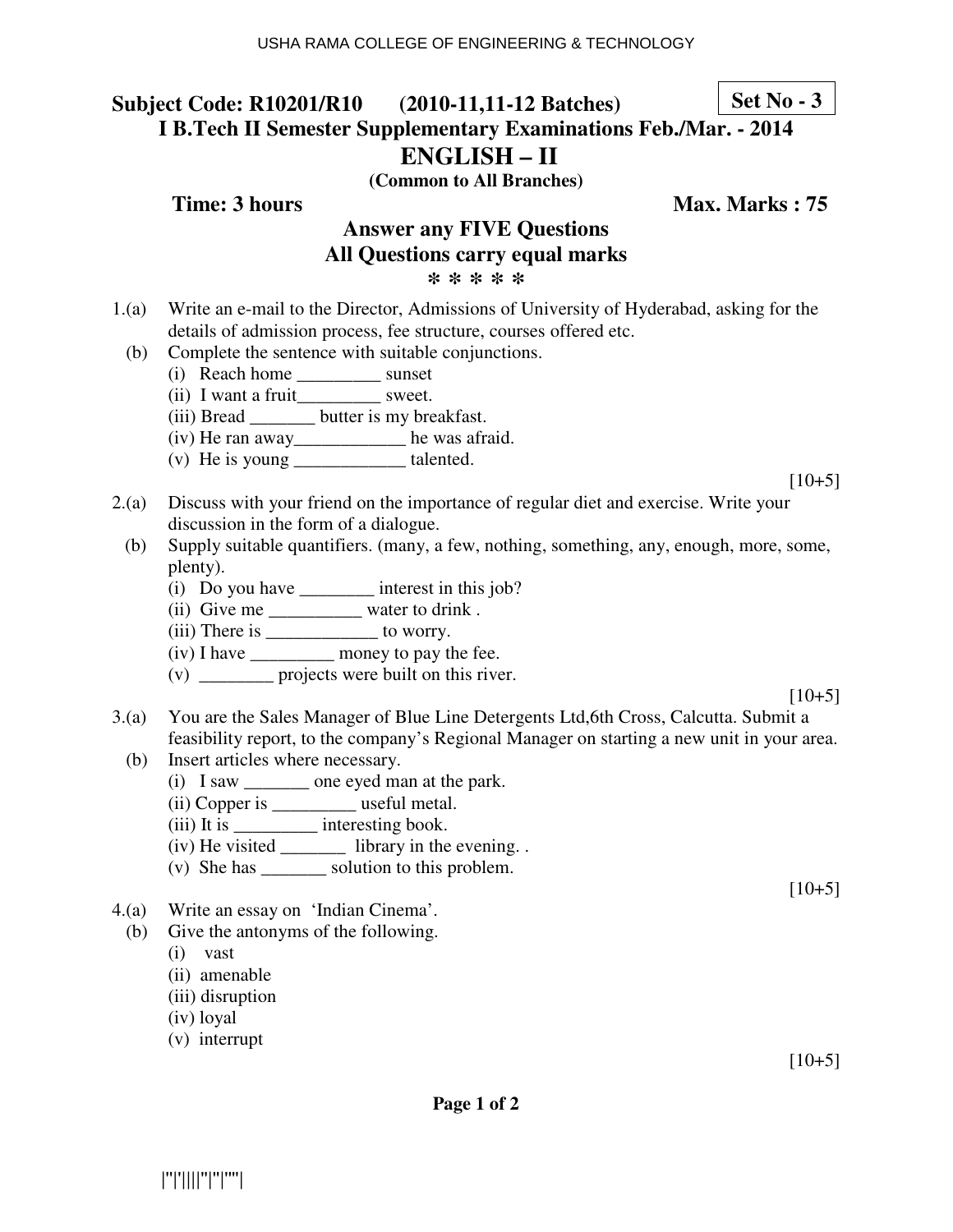### USHA RAMA COLLEGE OF ENGINEERING & TECHNOLOGY

## **Subject Code : R10201/R10 (2010-11,11-12 Batches)**

- 5.(a) What are the advantages of power point presentation? Describe your university/college making a PPT of about 6 to 8 slides.
	- (b) Fill in the blanks with correct prepositions.
		- (i) I have been waiting here \_\_\_\_\_ morning.
		- (ii) I will meet you \_\_\_\_\_\_\_ the air port.
		- (iii) He cut the tree \_\_\_\_\_\_ an axe.
		- (iv) He is searching \_\_\_\_\_\_ his bag.
		- $(v)$  Look \_\_\_\_\_\_\_ the sky.

 $[10+5]$ 

**Set No - 3**

 $[10+5]$ 

- 6.(a) Write a dialogue of the discussion you had with the time- table coordinator about the adjustments in it. There are lots of complaints from other faculty members that the time table is not convenient for them and it has to be changed.
	- (b) Punctuate the following. (i) the boy said to his friend i will meet you at the gym (ii)yes im coming to the movie said the friend (iii) where did you disappear the mother asked the boy
- 7.(a) Discuss the importance of ability of problem solving and decision making for a successful professional life.
	- (b) Write synonyms of the following words:
		- (i) inspection
		- (ii) resources
		- (iii) emphasize
		- (iv) reform
		- (v) chivalry

 $[10+5]$ 

- 8.(a) Write a letter to the Divisional Electrical Engineer about the frequent power fluctuations leading to burning of electronic gadgets like TV, fridge etc. in your locality.
	- (b) Match the following

| (i) Calamity            | cardio vascular |
|-------------------------|-----------------|
| (ii) River              | surplus         |
| (iii) Colon             | disaster        |
| (iv) Redundant          | punctuation     |
| (v) Pertaining to heart | dam             |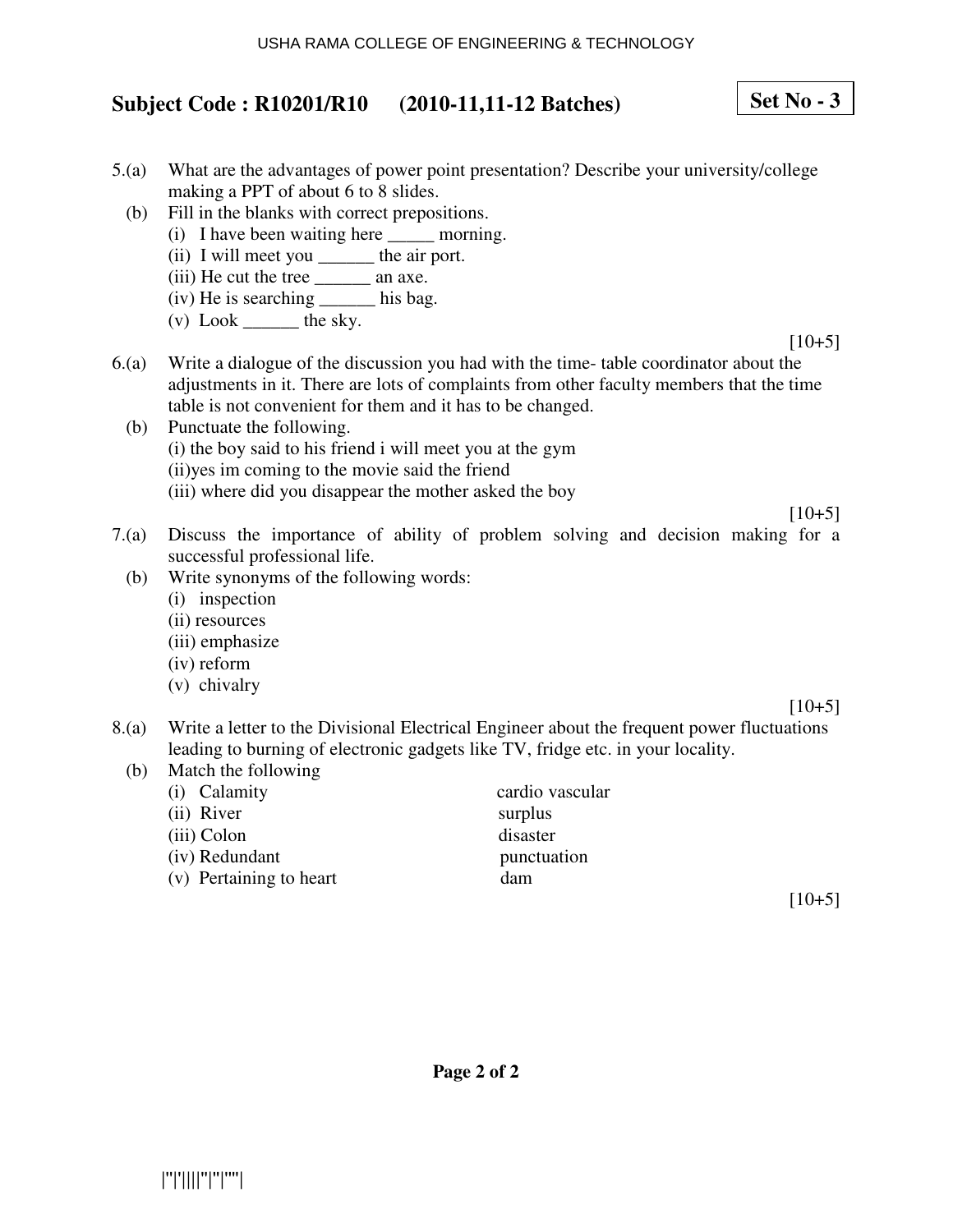### **Subject Code: R10201/R10 (2010-11,11-12 Batches) I B.Tech II Semester Supplementary Examinations Feb./Mar. - 2014 ENGLISH – II Set No - 4**

**(Common to All Branches)**

**Time: 3 hours Max. Marks : 75** 

# **Answer any FIVE Questions All Questions carry equal marks**

**\* \* \* \* \***

- 1.(a) Send an e-mail to your hockey team about the change in the timings and place of the tournament to take place the next day. Also give directions to reach the new venue.
	- (b) Fill in the blanks with suitable conjunctions.
		- (i) Either you \_\_\_\_\_\_\_ he may go.
		- (ii) The teacher scolded him \_\_\_\_\_\_\_\_\_ he came late to the class.
		- $(iii)$  He is slow, \_\_\_\_\_\_\_\_ he is sure.
		- (iv) I will be happy \_\_\_\_\_\_\_\_ you come.
		- (v) We felt sorry\_\_\_\_\_\_\_ him.

 $[10+5]$ 

- 2.(a) Discuss with your doctor friend the treatment given to your relative who suffered a heart attack. Write a dialogue.
	- (b) Complete the sentences with suitable quantifiers. (plenty, adequate, little, everything, many, any, enough)
		- (i) I don't have \_\_\_\_\_\_ money to pay the bill.
		- (ii) The floods caused \_\_\_\_\_\_\_\_\_ damage.
		- (iii) The company offered \_\_\_\_\_\_\_\_\_\_ opportunities.
		- (iv) We have \_\_\_\_\_\_\_\_ food for the guests.
		- (v) He doesn't have  $\qquad \qquad$  time to prepare for the exam.

 $[10+5]$ 

- 3.(a) Submit a Report, as Assistant Regional Manager, to the Director, Synergy Cements , Meerut, about the fall in the sales percentage in your area with genuine reasons.
	- (b) Insert articles where necessary.
		- (i) \_\_\_\_\_ book is on the table.
		- (ii) It is \_\_\_\_\_\_\_ miracle.
		- (iii) \_\_\_\_\_\_\_\_ pupil should obey his teacher.
		- (iv) He stays in \_\_\_\_\_ bed till nine every morning.
		- (v) He is \_\_\_\_ MLA to this region.
- 4.(a) Write an Essay on 'Empowerment of Women'
	- (b) Give the synonyms of the following.
		- (i) catalyst
		- (ii) tremendous
		- (iii) pedagogue
		- (iv) chronic
		- (v) disastrous

 $[10+5]$